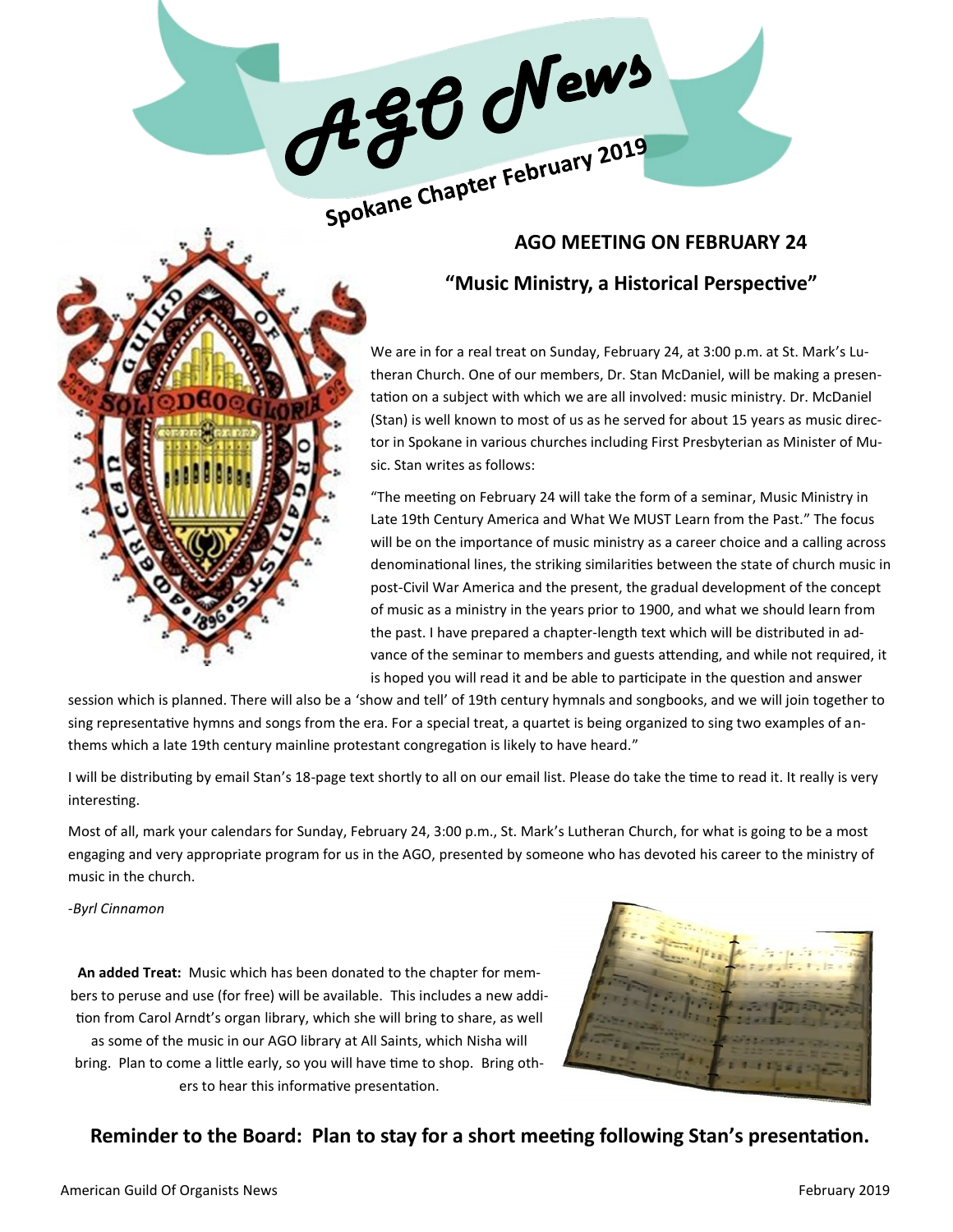# **Organ Academy**

The 2019 Organ Academy begins this Saturday, February 16, 9:30 a.m. at St. John's Cathedral. Twelve (12!) students are enrolled, seven from Post Falls and Coeur d'Alene, and five from Spokane, Deer Park, and Chewelah. At this time five members have agreed to teach: Henry Bauer, Byrl Cinnamon, Rose Dempsey, Mark Haberman, and Janet Ahrend. We are in the process of organizing concurrent Saturday practice sessions in Spokane and Coeur d'Alene to accommodate all of these wonderful students.

Important dates to remember for Organ Academy: this Saturday, Feb. 16, St. John's Cathedral – do come and meet these new organists. Sunday, May 5, 3:00 p.m., Central Lutheran Church, Organ Academy Student Recital – see what can be done in ten lessons! Tuesday, May 14, 8:30 a.m.-4:00 p.m., St. John's Cathedral, Organ Division of Musicfest Northwest – come and support this longstanding tradition of musical excellence in young students.

And – as a corollary to the Musicfest announcement, come on Sunday, May 12, 4:00 p.m., St. John's Cathedral, to hear a recital by this year's Musicfest Organ Division Adjudicator, Dr. S. Andrew Lloyd. You may remember him as my wonderful former student, Andy Jensen, now a noted composer and organist, and Professor of Organ at University of Texas, San Antonio.

How can you help with Organ Academy? A financial donation to the Chapter to cover the cost of the books and to enhance the teachers' stipends would be most appreciated. And, if you can host a practice session, do let me know very soon – the schedule is not completely set in stone yet (but are schedules ever really set in stone, especially with all this snow?)

Take heart! Spring will come, and so will all of these wonderful events you are reading about in this Newsletter!



# **MARCH 17 - AGO SPRING CONCERT featuring "MASS FOR THE CHILDREN" by John Rutter**

Our AGO sponsored March 17 concert at 3 p.m., will be presented at Central Lutheran Church on 5th between Washington and Bernard. An exciting collaboration between the children's voices of CRESCENDO COMMUNITY CHORUS and an assembled adult choir will be sharing portions of John Rutter's MASS FOR THE CHILDREN. Adult singers are sorely needed. Please consider attending the rehearsals at Holy Names Music Center from 7:30 -8;30 on the following Monday's: 2/18. 2/25,3/4, and /11. There will be a dress rehearsal

Saturday, March 16, from 10:00 to ll:30 a.m. Even if attending all rehearsals is not possible, please come.

Young and seasoned organists will also be performing short works on Central's pipe organ.

Your afternoon promises a fulfilling program of about 75 minutes. Please come to enjoy this time with our wonderful Spokane extended music community.



A free will offering will be taken and refreshments will be your after-concert reward.

-Nisha